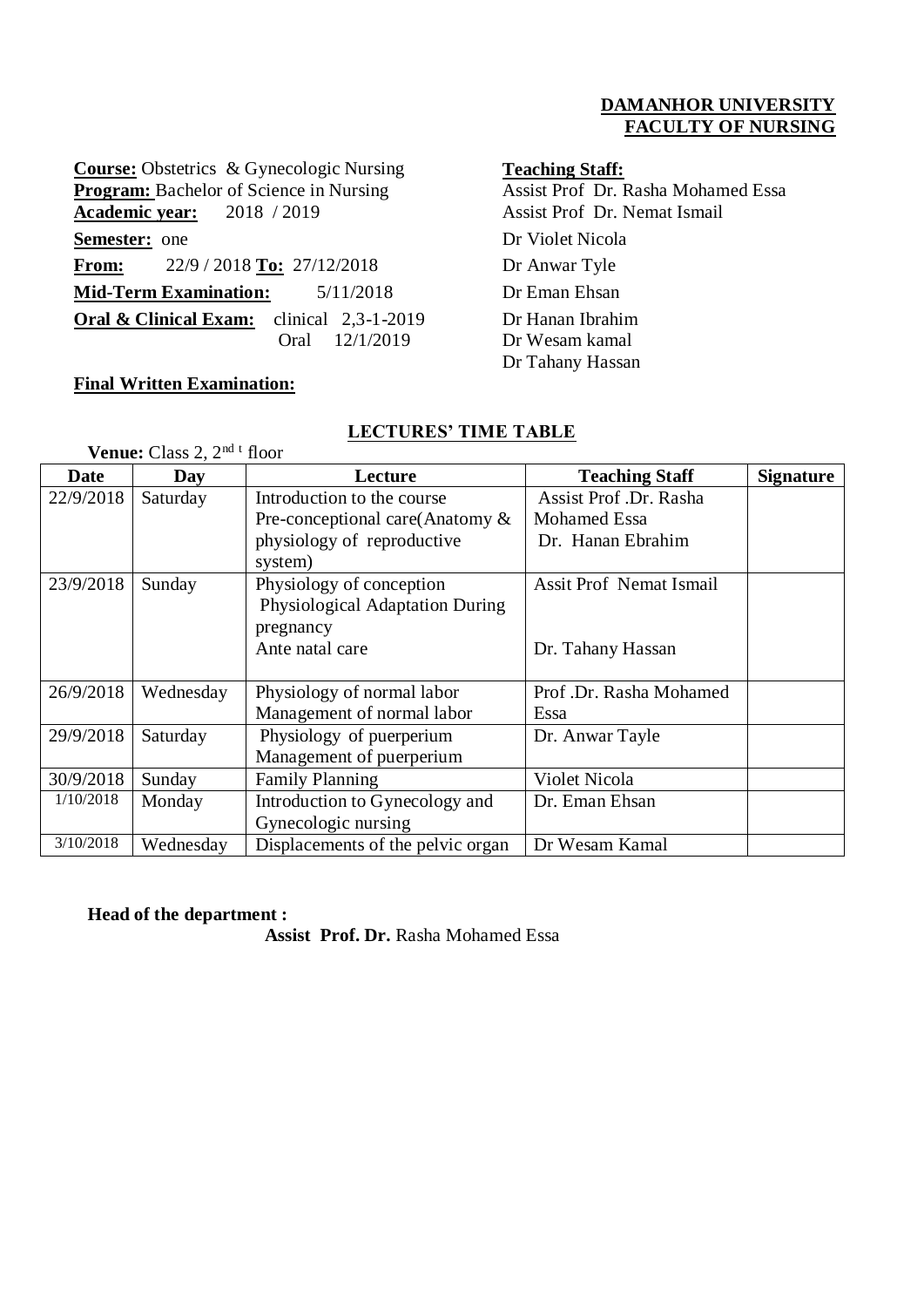## **DAMANHOUR UNIVERSITY FACULTY OF NURSING**

# **Obstetrics & Gynecologic Nursing**

## **Conference Time Table**

**Venue:** Class 2, 2<sup>nd t</sup> floor

| Day/Date  | Time      | Area       | Conference           | Name               |
|-----------|-----------|------------|----------------------|--------------------|
| Monday    | 24/9/2018 |            |                      |                    |
| 24/9/2018 |           | Antenatal  | D. M. with pregnancy | dr. Tahany Hassan  |
|           |           |            | Heart disease during | Mrs Elham Elgamil  |
|           |           |            | pregnancy            |                    |
| Wednesday | $12 - 2$  | Labour $&$ | Episiotomy & Oxytoin | Mrs. Hala hamed    |
| 26/9/2018 |           | delivery   |                      |                    |
| Saturday  | $12 - 2$  | Post patum | Minor discomfort     | Dr. Anwar Tayle    |
| 29/9/2018 |           |            | during post partum   |                    |
| Sunday    | $12 - 2$  | Family     | Hormonal, natural    | Mrs. Hanan Elkateb |
| 30/9/2018 |           | Planning   | methods of           |                    |
|           |           |            | contraception        |                    |
|           |           |            |                      |                    |
|           |           |            |                      |                    |
| Sunday    | $12-2am$  | Gynecology | Sexual transmitted   | Dr. wesam kamal    |
| 1/10/2018 |           |            | disease              |                    |
|           |           |            | Menpouse             |                    |
|           |           |            |                      |                    |
|           |           |            |                      |                    |

**Head of the department :** 

 **Assist Prof. Dr.** Rasha Mohamed Essa